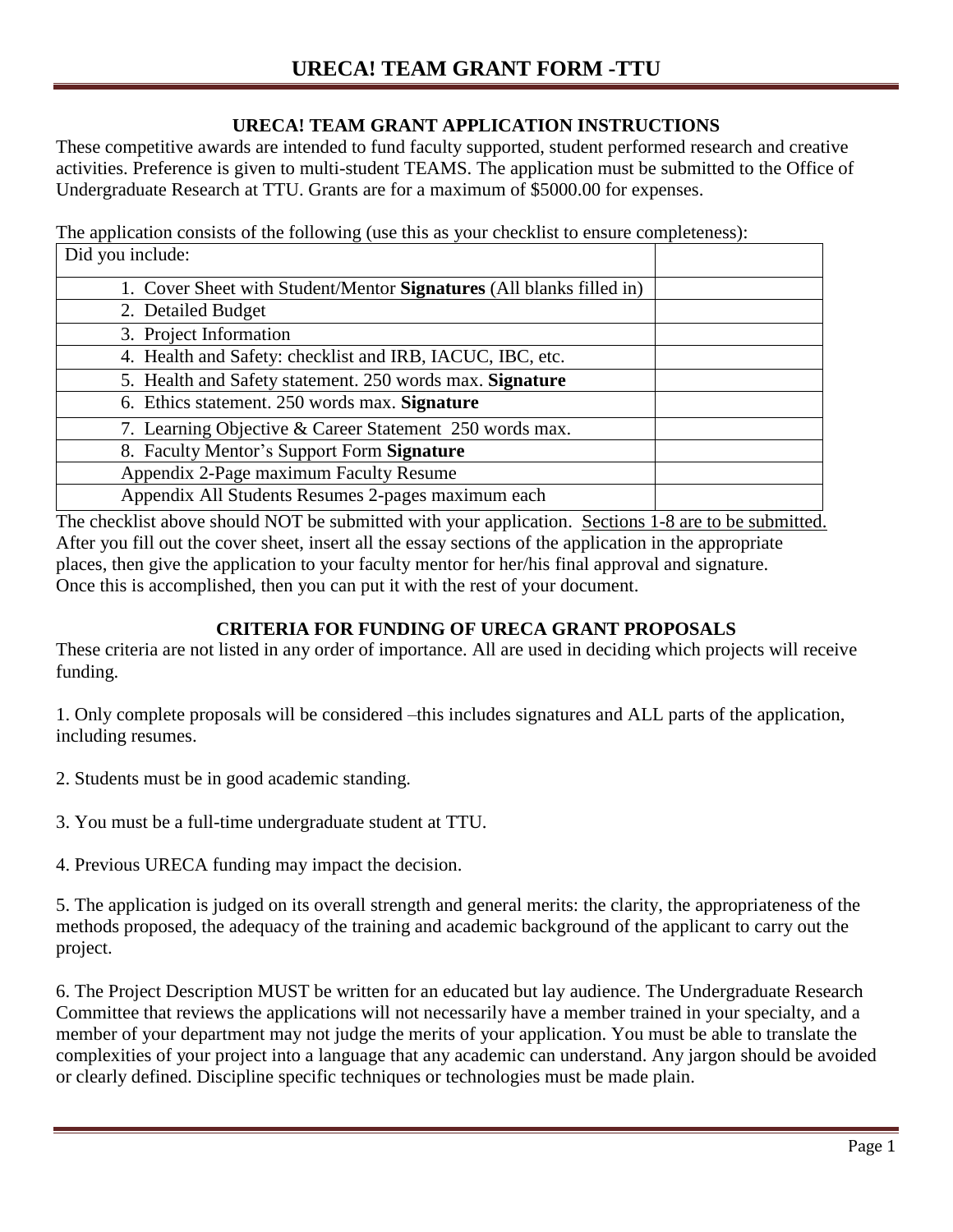7. The letter of support from the faculty sponsor of the project impacts the evaluation process. The faculty advisor acknowledges that they are ultimately responsible for minimizing the hazards of the project and for safety during the project timeline. Note that the funds being applied for are to be used for an individual student's work, but that work may be part of a larger research project or group project.

8. The funding must be used only to advance the particular needs of the project.

Examples of how funds may be applied include:

- Art supplies
- Disposable / expendable media: cell cultures, animal feed, one-use samples, etc.
- Specific kits necessary to do analyses particular to student's work
- Paying for data entry, transcription, translation, or other necessary services that could not be performed by the student, or could not be performed in a timely fashion
- Fasteners, bulbs, incidental electrical equipment
- Computer supplies (paper, ink, etc.) or obligatory programs, office supplies needed
- Cell phone/ long-distance minutes (or compensation for phone used for the project)
- Admission to galleries, museums, etc. necessary and specific to the student's project
- Travel costs: mileage to/from project site, airfare, hotel, meals necessary to project
- Equipment central to the student's project, e.g., digital voice recorder, GPS unit, personal protective equipment, or stand alone devices. Equipment purchased with grant funds becomes the property of the department of the faculty mentor.
- Student stipend for the academic year (not summer)

9. The Award Committee ordinarily will consider funding travel expenses only if the travel is necessary to the student's project and the student is accompanied to the field/off-campus site by the faculty sponsor (or graduate student affiliated with the project). In situations where travel is unescorted, there must a signed addendum (direct email, separate signed letter, or addressed within faculty letter of support) from the faculty sponsor explaining the circumstances.

10. Funding applies to events and expenses incurred beginning the first day of the semester of application and ending no later than 14 months after approval (the end of the following fall or spring semester, as appropriate). Any funds not spent during this period MUST be returned to the Office of Research. Funds are typically available for the semester of application and two additional semesters.

### **OBLIGATIONS OF ACCEPTING FUNDING**

By signing the cover page the faculty sponsor agrees that it is her/his responsibility to:

- Ensure that the project is carried out as proposed. Significant changes must receive approval from the Office of Research.
- Comply with the terms and conditions of the award.
- Comply with relevant University administrative and academic policies and procedures. Of particular relevance are University policies governing hiring, accounting, health & safety, patents, copyright, ethical conduct, and conflict of interest.

By signing the cover page the student agrees to:

- Comply with relevant University administrative and academic policies and procedures for accounting, health and safety, and ethical conduct, among others.
- Comply with relevant ethical conduct of your particular discipline.